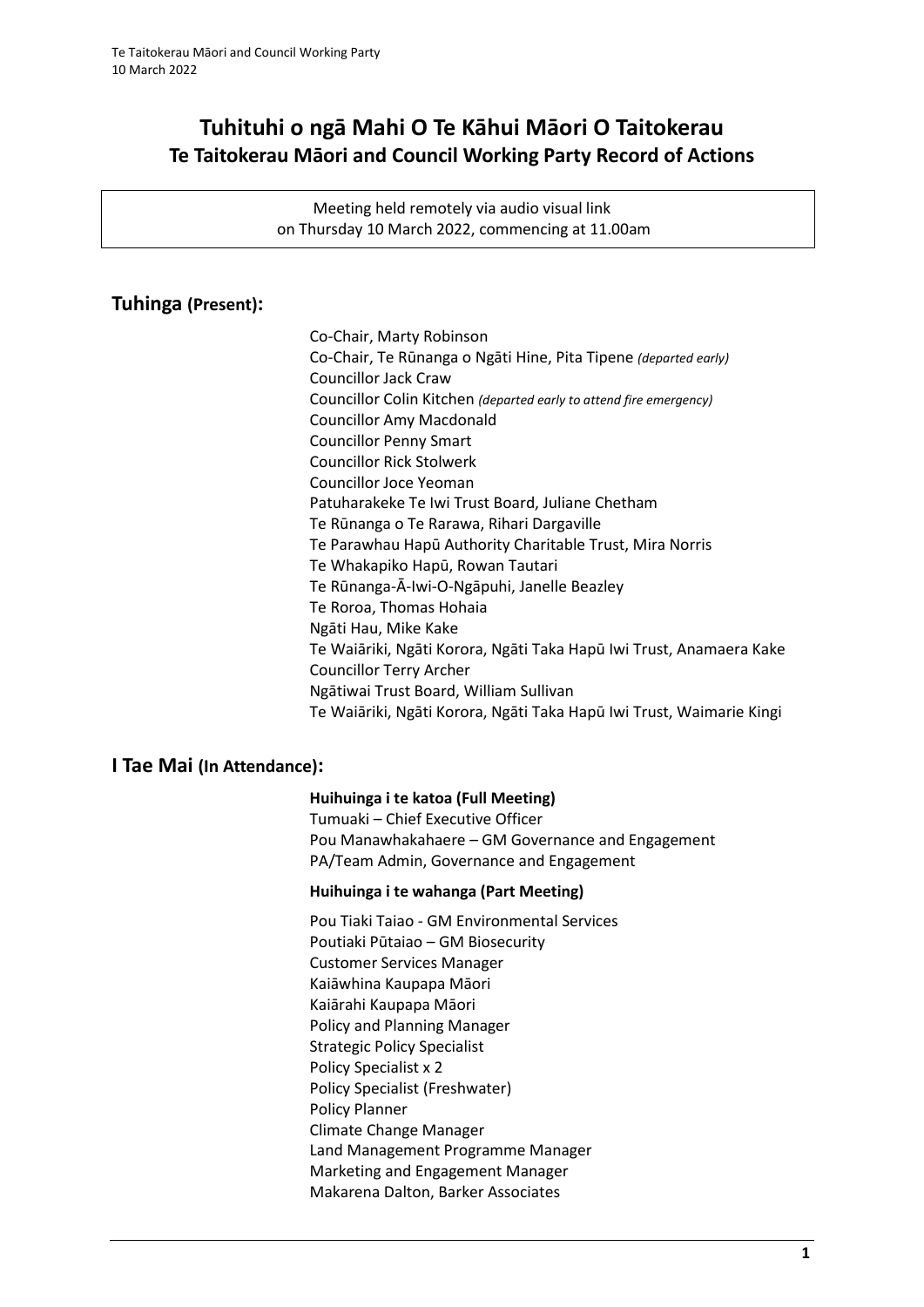David Barker, Barker Associates Dave Milner, Co-Chair Tangata Whenua Water Advisory Group Jason Cooper, 2Balance Consulting Wiki Walker, Whangarei District Council

The meeting commenced at 11.00am.

## **Karakia / Whakatau**

Rihari Dargaville provided the opening karakia in the tāngata whenua members caucus session prior to the formal meeting, with mihi from Co-Chairs Pita Tipene and Marty Robinson.

## **Ngā Mahi Whakapai/Housekeeping (Item 1.0)**

### **Ngā Whakapahā/Apologies (Item 2.0)**

Councillor Justin Blaikie Te Uri o Hau Settlement Trust, Georgina Connelly Ngāti Kuta, Patukeha, Michelle Elboz Te Rūnanga Nui o Te Aupōuri, Mariameno Kapa-Kingi Te Rūnanga O Ngāti Rehia, Nora Rameka Te Rūnanga O Ngāti Whātua, Alan Riwaka Te Whakaminenga O Te Hikutu Hapu-Whanau, Lynette Wharerau

## **Nga whakapuakanga (Declarations of Conflicts of Interest) (Item 3.0)**

It was advised that members should make declarations item-by-item as the meeting progressed.

## **Record of Actions – 9 December 2021 (Item 4.1)**

It was agreed that the record of actions was an accurate reflection of the meeting.

**Agreed action points:** Nil.

### **Receipt of Action Sheet (Item 4.2)**

The action sheet was received.

**Agreed action points:** Nil.

## **Te Taitokerau Māori and Council Working Party Strategic Intent 2021 - 2040 (Item 4.3)**

The Strategic Intent is a reference document and taken as read.

**Agreed action points:** Nil.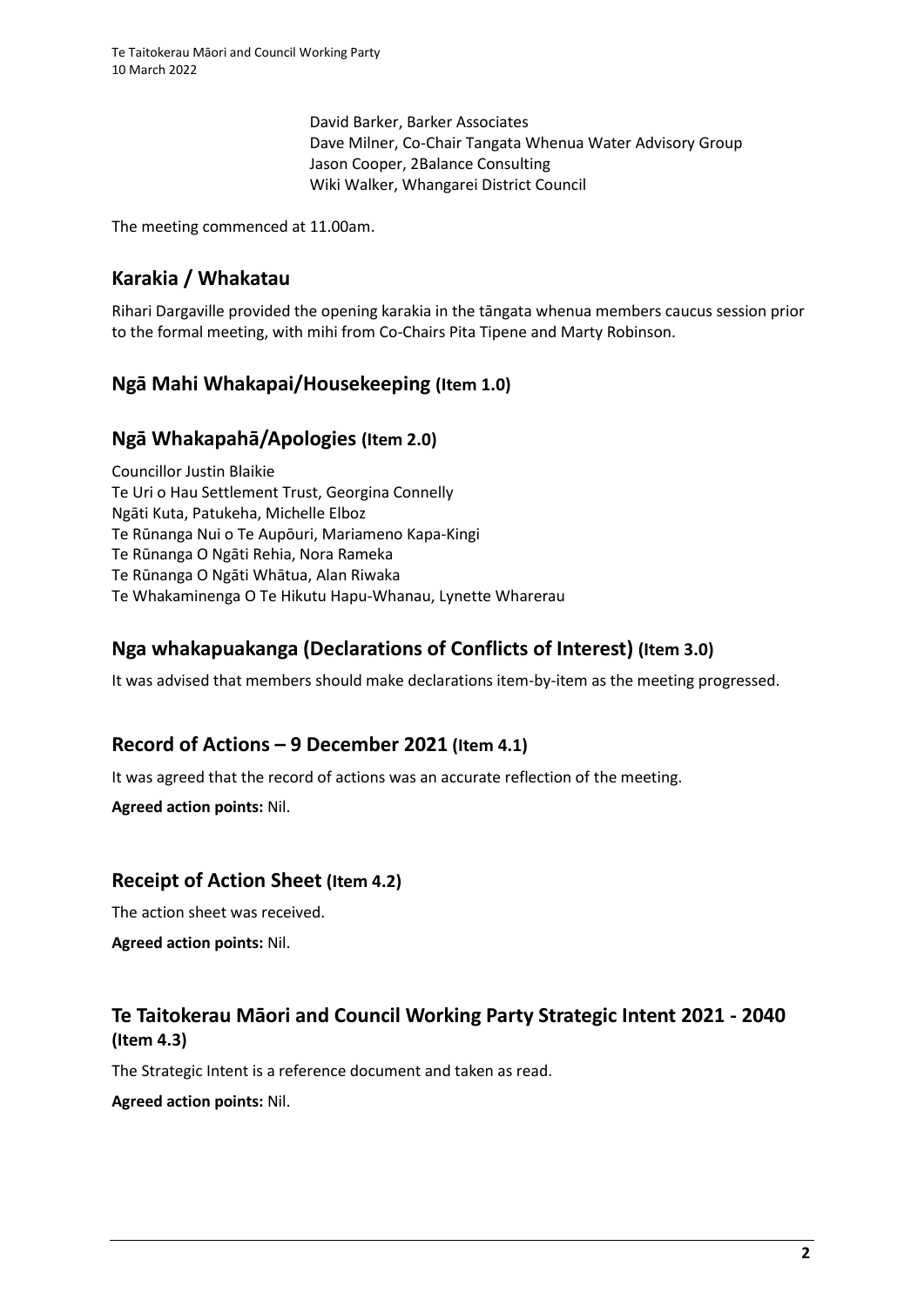# **Tangata Whenua Water Advisory Group - Terms of Reference and Remuneration (Item 4.4)**

Led by the Policy Specialist, and with one of the Tangata Whenua Water Advisory Group (TW-WAG) Co-Chairs in attendance, this item sought Te Taitokerau Māori and Council Working Party (TTMAC) endorsement for the TW-WAG Terms of Reference (ToR), which had further revisions proposed since being presented to TTMAC in April 2021. These included clarifying that TW-WAG reporting to council is via TTMAC, specifying the role of TTMAC members on TW-WAG, and removing clauses relating to media and withholding tax. Further changes around remuneration were also anticipated. TTMAC endorsed the ToR, subject to ensuring that the narrative and diagrams matched so there was no ambiguity.

The issue of inconsistent TTMAC participation on TW-WAG was also raised. It was agreed that staff identify and follow the process for appointing a proxy TTMAC member to TW-WAG, taking a recommendation to council as needed.

### **Agreed action points:**

- That Te Taitokerau Māori and Council Working Party (TTMAC) endorse the Tāngata Whenua Water Advisory Group (TW-WAG) Terms of Reference to council for adoption, subject to ensuring that narrative and diagrams are aligned to clarify that TW-WAG reporting to council is via TTMAC.
- That staff determine the process for appointing a proxy TTMAC member to TW-WAG and then take such a recommendation to council.

## **Draft Freshwater 'Framework' (Item 4.5)**

The Strategic Policy Specialist presented the draft Freshwater Framework (the draft). The concept for the draft had been taken to the 14 October 2021 Te Taitokerau Māori and Council Working Party (TTMAC) meeting, at which it was recommended that staff engage with the Māori Technical Advisory Team (MTAG) on the draft, before presenting it back to TTMAC prior to adoption by council.

Freshwater is a critical strategic kaupapa for TTMAC and members received the paper with the attached draft. However, it was agreed not to endorse the draft but to return it to MTAG for their further consideration. MTAG wanted to more time to review the detail and, as there was no statutory deadline to meet, it was agreed additional consideration by MTAG would be beneficial.

### **Agreed action points:**

- That staff continue to engage with the Māori Technical Advisory Group (MTAG) in development of the draft framework.
- That Te Taitokerau Māori and Council Working Party (TTMAC) be kept updated on progress with the draft framework.

## **TTMAC Strategic Intent (Item 4.6)**

Pou Manawhakahaere - GM Governance and Engagement provided an update on discussions staff have held with council over the last few months, in which council recognised the need for a process to develop a council strategy that clearly sets out the extent of its commitment to a Tiriti based partnership with tangata whenua, and for an implementation plan of what can be achieved in a real and meaningful way.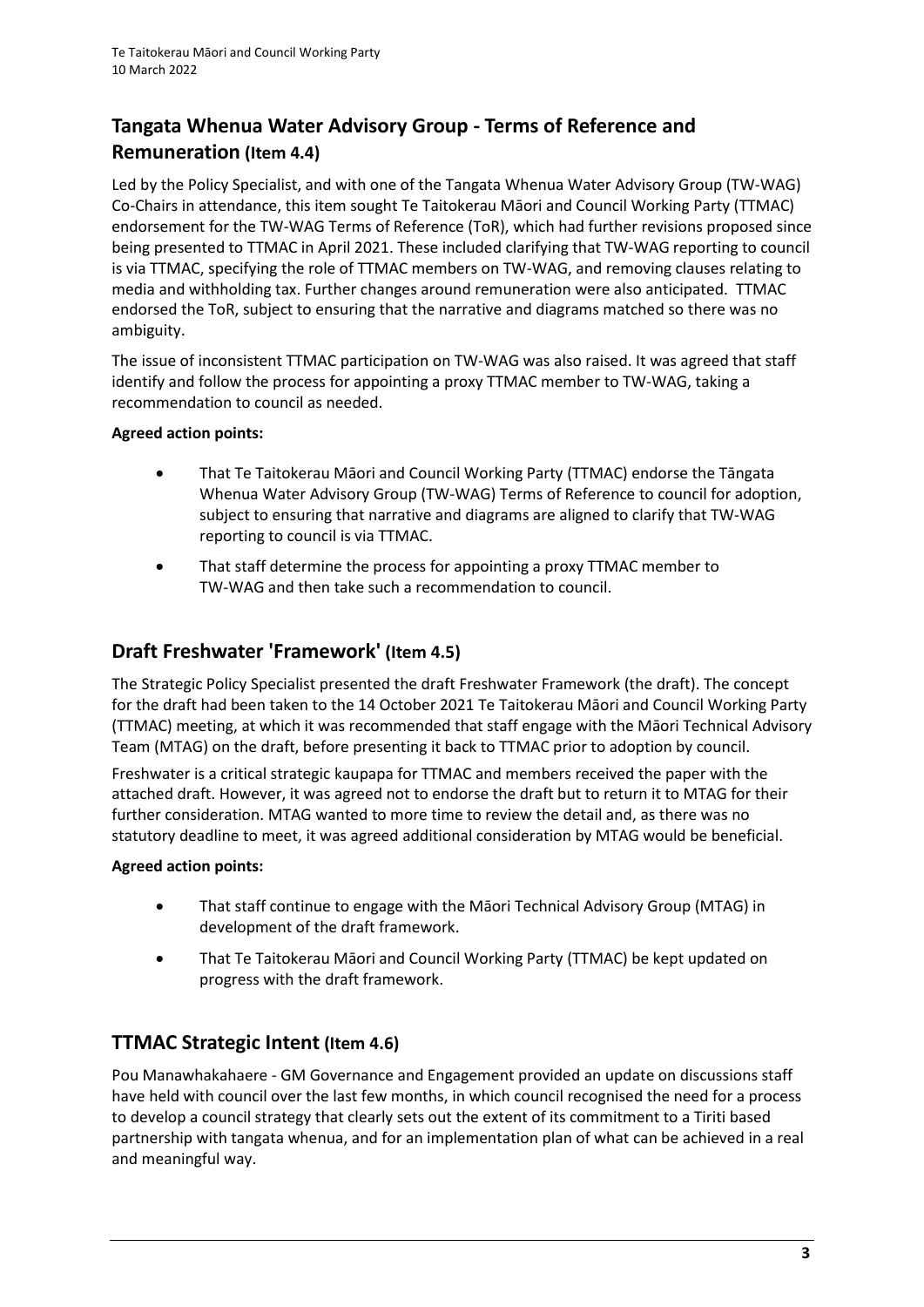Council acknowledged and recognised the valuable insights and mana of the TTMAC Strategic Intent for the TTMAC kaupapa, and sought to establish a sub-group to develop an overarching council strategy setting out the extent of its commitment to a Tiriti based partnership.

#### **Agreed action points:**

- That the Te Taitokerau Māori and Council Working Party (TTMAC) tangata whenua members endorse:
	- a. Setting up a subgroup to develop a council strategic intent and implementation plan with the objective of both being endorsed by TTMAC and adopted by council.
	- b. The subgroup making recommendations on the Council Strategic Intent and implementation plan and bringing it back to TTMAC and council for consideration, with the objective of endorsement / adoption.
	- c. TTMAC tangata whenua members Pita Tipene, Nora Rameka, Lynette Wharerau, Mike Kake and Mira Norris to be on the subgroup.
	- d. Commissioning consultants to assist the subgroup with the development of the implementation plan and review of the Strategic Intent.

## **Local government review (Item 4.7)**

The Policy and Planning Manager and consultants from Barker Associates presented the outcomes of the tangata whenua perspectives interview work for the Future of Local Government Review [\(https://www.futureforlocalgovernment.govt.nz/\)](https://www.futureforlocalgovernment.govt.nz/). The consultants sought any further comment about what changes are needed for local government to reflect the aspirations of tangata whenua, along with the endorsement of three tangata whenua members to attend the councillors meeting with the Future for Local Government review panel on 5 April 2022.

It was also noted that staff will start working with the Māori Technical Advisory Group (MTAG) on a plan for developing a TTMAC/council collective view on the future form of local government in April, after the completion of the tangata whenua perspectives interview work and the meeting with the review panel.

### **Agreed action points:**

• That Te Taitokerau Māori and Council Working Party's (TTMAC) tangata whenua members endorse Pita Tipene, Rowan Tautari, Mike Kake and Juliane Chetham attending the council meeting with the Future for Local Government review panel meeting.

*Secretarial Note: The presentation 'Tāngata Whenua Perspectives: Local Government Reform' for Item 4.7 was provided Barker Associates following Item 4.8. It encompassed the following key points:*

- *Introduction and Overview – Future for Local Government Review Panel*
- *Interviews and Process – 15 interviews with a range of tangata whenua leaders guided by five priority questions posed by the Panel*
- *Summary and Findings of Tangata Whenua Perspectives.*

## **Local government election 2022 - Māori representation (Item 4.8)**

The Marketing and Engagement Manager and Customer Services Manager presented an update on the local government elections campaign across the region and proposed an outline for a specific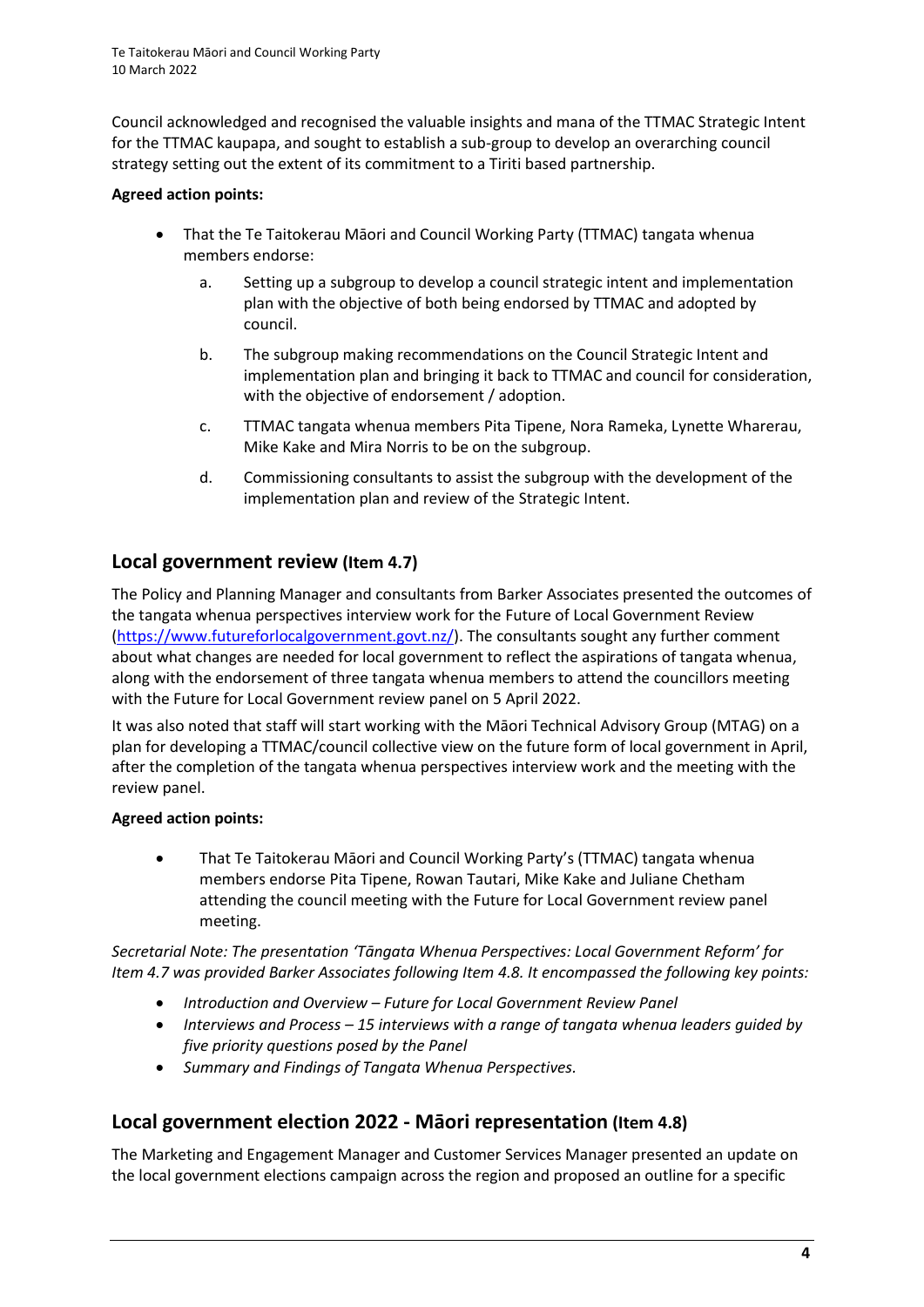campaign for engaging with Māori, and sought to continue working with the Local Elections subgroup of Te Taitokerau Māori and Council Working Party.

Key discussion points:

- Whether [Symposium | Tai Tokerau Tu Kaha | Maori in local government](https://www.taitokerautukaha.nz/symposium) Taitokerau Tukaha could be a potential channel.
- Better success campaigning in Māori wards for tāngata whenua (rather than general wards).
- Clarification about the rules relating to who can be nominated and how, and whether Māori Trusts can vote as an entity.

#### **Agreed action points:**

• That staff continue to work with the Te Taitokerau Māori and Council Working Party (TTMAC) Local elections subgroup comprising Pita Tipene, Mike Kake, Nora Rameka, and Māori Technical Advisory Group (MTAG) for specific details as to the campaign development.

*Secretarial Note: Co-Chair Pita Tipene gave apologies for needing to depart the meeting*.

## **TTMAC representatives for Review of the Regional Policy Statement (Item 4.9)**

This paper, led by the Policy Planner, sought three non-elected members to sit alongside councillors during council workshops on the review of the Regional Policy Statement (RPS).

This was an action from the 14 October 2021 Te Taitokerau Māori and Council Working Party (TTMAC) where it was agreed that input from tāngata whenua in the five-year efficiency and effectiveness review of the RPS would be sought through input from the Māori Technical Advisory Group (MTAG) on behalf of TTMAC, that a tāngata whenua perspective report be prepared by a consultant and overseen by MTAG, and that three non-elected members be nominated to sit alongside councillors during council workshops on the review of the RPS.

### **Agreed action points:**

• That the tangata whenua members of Te Taitokerau Māori and Council Working Party endorse Mira Norris, Rowan Tautari and Juliane Chatham to sit alongside councillors during council workshops on the review of the Regional Policy Statement.

## **Update on resource management system reform (Item 4.10)**

The Strategic Policy Specialist provided a summary of the biggest proposed changes to resource management since the early 1990s. Key points included the drivers for reform, an overview of the reform package (Natural and Built Environments Bill, Strategic Planning Bill, Climate Change Adaptation Bill), implications/potential changes and a timeline. Key discussion points included how Te Tiriti o Waitangi obligations interact with the proposed system change and where and how they influence plans – though greater participation and how the environment is managed.

**Agreed action points:** Nil.

## **Health check update (Item 4.11)**

The Kaiārahi Kaupapa Māori presented an update to Te Taitokerau Māori and Council Working Party (TTMAC) on the status of the 2021/22 Treaty Health Check (Health Check), covering the process to date, examples of what other councils have undertaken and the main providers of services that can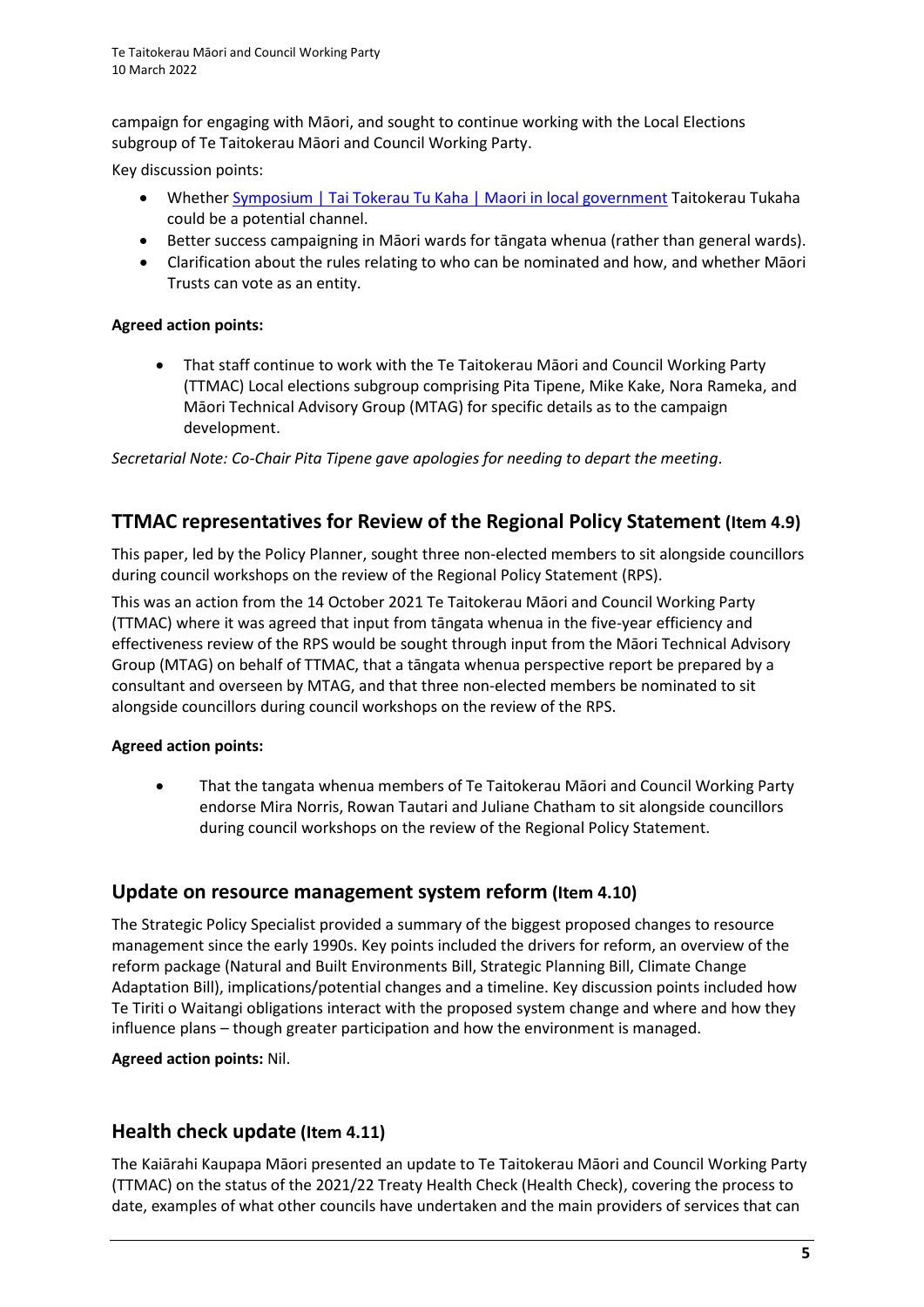support council's health check. Confirmation was sought that TTMAC was comfortable with the approach and direction of the Health Check, prior to phases four and five commencing.

### **Agreed action points:**

- That the non-elected members of Te Taitokerau Māori and Council Working Party endorse:
	- a. the health check as a joint executive/governance initiative, and
	- b. the Te Arawhiti framework to underpin health check, and
	- c. Māori Technical Advisory Group's (MTAG) benchmarking as a starting position, and
	- d. Mira Norris, Rowan Tautari and Juliane Chetham of MTAG to form Health Check advisory group (and funded from within existing budgets), and
	- e. Health Check Advisory Group to assist council staff in recommending to council an independent contractor to undertake the Health Check.

# **Whakamānawa ā Taiao - Environmental Awards 2022 and Tū i te Ora Scholarships (Item 4.12)**

The Marketing and Engagement Manager updated Te Taitokerau Māori and Council Working Party (TTMAC) on the annual Tū i te ora Scholarships and Whakamānawa ā Taiao - Environmental Awards. TTMAC were requested to nominate a non-elected member to participate in the judging panels for both awards, and to encourage nominations for the 2022 Whakamānawa ā Taiao | Environmental Awards.

### **Agreed action points:**

- That Te Taitokerau Māori and Council Working Party (TTMAC) non-elected members nominate Janelle Beazley to the Tū i te Ora Scholarships selection panel, which will convene the week of 21 March 2022.
- That TTMAC non-elected members nominate Mike Kake to the Whakamānawa ā Taiao Environmental Awards 2022 judging panel, which will convene the week of 26 April - 2 May 2022.

## **Wetland mapping (Item 4.13)**

The Policy Specialist provided an update and presentation on wetland mapping. Under the National Policy Statement for Freshwater Management 2020 (NPS-FM), regional councils must map wetlands. To meet these requirements, council has started a Northland wetland mapping project in collaboration with the Kaipara Moana Remediation Programme (KMR). The project aims to fill gaps in existing council mapping. Te Taitokerau Māori and Council Working Party members' views were sought about how to approach the process.

Key discussion points included:

- What funding might be available to hapū for their technicians to map taonga in wetlands, particularly those with a hapū environmental management plan.
- The purpose of the mapping is not to record culturally sensitive sites so there is no public identification of significant wetlands/wahi tapu sites.
- Images are already available for Whangārei and Kaipara districts so the mapping is a desktop exercise. Aerial images will need to be taken for the Far North.